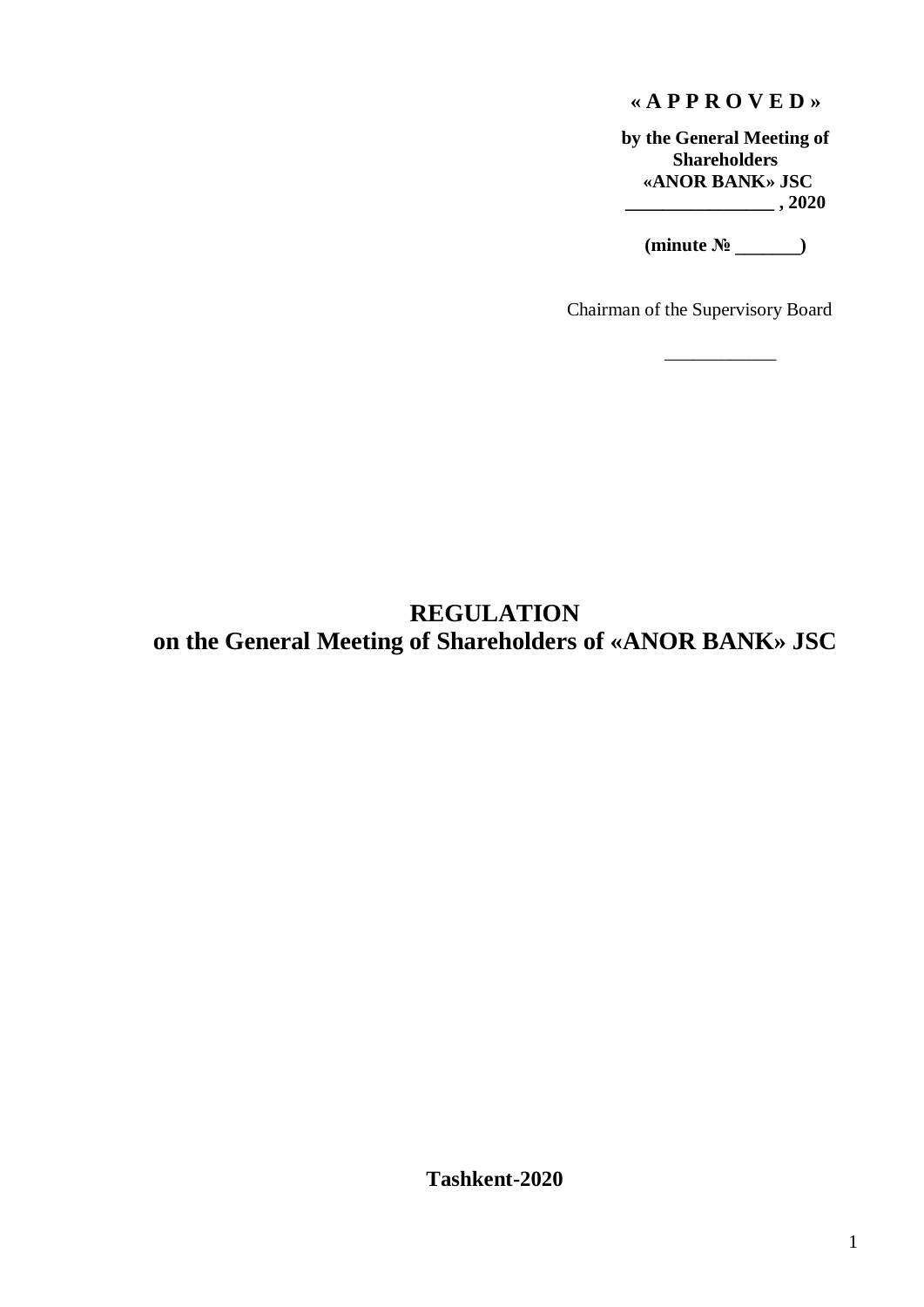#### **I. GENERAL PROVISIONS**

1. The present Regulation has been developed in compliance with the Civil Code of the Republic of Uzbekistan, the laws of the Republic of Uzbekistan "On the Central Bank of the Republic of Uzbekistan", "On Banks and Banking Activity", "On Joint-Stock Companies and Protection of Shareholder Rights" (new edition) and other legislative acts, along with the Charter and the Code of Corporate Governance of "ANOR BANK" JSC.

2. This Regulation specifies the procedure for the preparation and conduction of the General Meeting of Shareholders of "ANOR BANK" JSC, the principles of decision-making and organization of control over their fulfillment.

3. The General Meeting of Shareholders is the supreme governing body of "ANOR BANK" JSC (hereinafter – "the bank").

4. Establishing the regulations and procedures of the General Meeting of Shareholders of the bank in such a way as to ensure equal treatment of all shareholders is a prerequisite for respecting the rights and legitimate interests of shareholders of the bank.

5. It shall be obligatory for the bank to hold a General Meeting of Shareholders (Annual General Meeting of Shareholders) on an annual basis. The General Meeting of Shareholders shall be held on June 30 of each year. If the above mentioned day is a non-working day, then the day of the General Meeting of Shareholders shall be considered the working day after June 30 of the respective year.

In case of necessity, the Supervisory Board of the bank shall be entitled to convene the Annual General Meeting of Shareholders in advance of the date stipulated in this paragraph, having notified the shareholders thereof in accordance with the procedure established by the current legislation.

6. The Annual General Meeting of shareholders shall address the issues of election of the Supervisory Board of the bank and the Auditor of the bank, the Committee of Minority Shareholders of the bank, on the possibility of prolongation or termination of the contract with the Chairman of the Management Board of the bank, adoption of decision on audit inspection, determination of the audit organization and the limiting amount of payment for its services, along with annual reports, distribution of its profit and losses and other issues provided for by the legislation and the Charter of the bank.

7. Any General Meeting of Shareholders held other than annual General Meetings of Shareholders shall be considered extraordinary.

8. The date of holding General Meeting of Shareholders, form of notification of shareholders about its arrangement, the list of materials (information) to be provided to shareholders in preparation to holding of the General Meeting of Shareholders shall be established by the Supervisory Board of the bank.

## **II. THE COMPETENCE OF THE GENERAL MEETING OF SHAREHOLDERS**

9. The exclusive competence of the General Meeting of Shareholders shall include the following:

9.1. making amendments and supplements to the Charter of the bank or approving the Charter of the bank in a new edition;

9.2. restructuring the bank;

9.3. liquidation of the bank, appointment of the liquidation commission and approval of the interim and the final liquidation balance sheets;

9.4. establishment of the quantitative composition of the Supervisory Board of the bank, election of its members and premature termination of their authorities;

9.5. establishment and determination of the quantitative composition of the Minority Shareholders Committee of the bank, election of its members and premature termination of their powers;

9.6. determination of the ultimate amount of the authorized shares;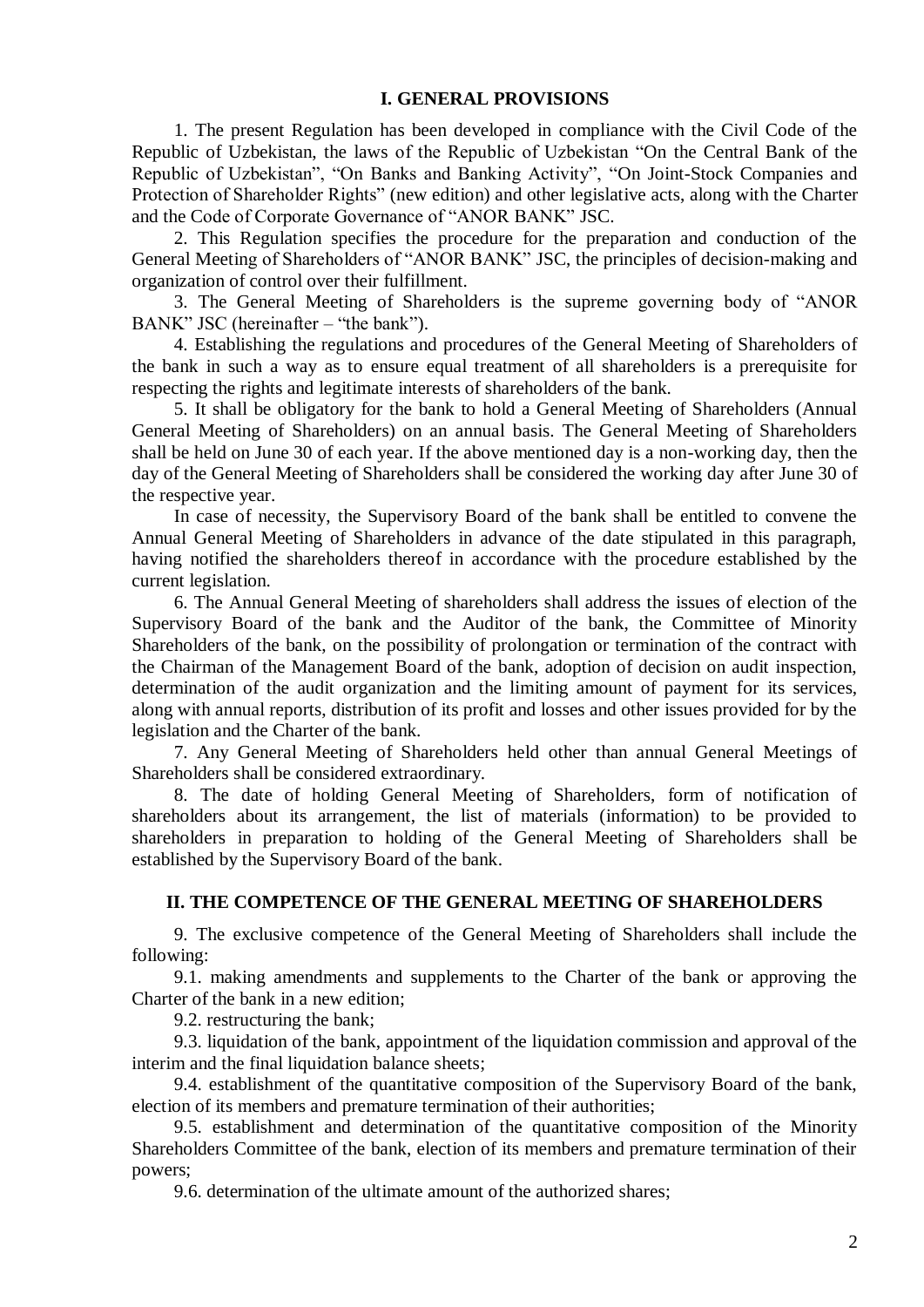9.7. increase of the authorized capital of the bank;

9.8. reduction of the authorized capital of the bank;

9.9. purchase of own shares in cases and in compliance with the procedure as established by the legislation, by agreement with the Central Bank of the Republic of Uzbekistan;

9.10. approval of the organizational structure of the bank;

9.11. adoption of decision on appointment of an auditor organization for performance of mandatory audit inspection, on the maximum amount of payment to be made for its services and conclusion (termination) of a contract with such organization;

9.12. approval of the Chairman of the Management Board appointed by the Supervisory Board of the Bank;

9.13. election of the Bank Auditor and premature termination of his/her powers;

9.14. approval of regulations on the General Meeting of Shareholders, on the Minority Shareholders Committee, on the Supervisory Board, on the Management Board, on the Bank Auditor, on the procedure of remuneration of Supervisory Board members, on the Corporate Governance Code of the Bank, and introduction of amendments and supplements thereto;

9.15. approval of the annual report, along with approval of the mid-term and long-term development strategy based on the main areas and objectives of the banking activity;

9.16. distribution of profits and losses of the bank;

9.17. review of reports of the Supervisory Board of the bank and opinions of the Bank Auditor on the matters within their competence, including compliance with the requirements on bank management set forth by the legislation;

9.18. decision making on issuance of corporate bonds convertible into shares by the bank;

9.19. taking a decision on issuing derivative securities;

9.20. adoption of a decision on non-application of the pre-emptive right of a shareholder to acquire shares and equity securities convertible into shares, stipulated by the legislation of the Republic of Uzbekistan;

9.21. adoption of decisions on the conclusion of transactions with related (affiliated) persons of the bank in cases, stipulated by the legislation;

9.22. approval of the regulations of the General Meeting of Shareholders;

9.23. splitting and consolidation of shares;

9.24. adoption of decisions on execution of a major transaction, the subject of which is property, the book value or acquisition cost of which exceeds fifty percent of the net asset value of the bank on the date of adoption of a decision on execution of this transaction;

9.25. review of reports and other documents, measures taken to achieve the bank development strategy by the Supervisory Board and the Management Board of the bank;

9.26. establishment of the upper limit of the amount of charity, sponsor and gratuitous assistance;

9.27. resolution of other matters stipulated by the legislation of the Republic of Uzbekistan, the Charter of the bank and this Provision.

#### **III. THE RIGHT TO ATTEND THE GENERAL MEETING OF SHAREHOLDERS. REGISTRATION OF SHAREHOLDERS AND THEIR AUTHORIZED REPRESENTATIVES**

10. Shareholders recorded in the register of shareholders of the bank formed 3 working days prior to the date of holding of the General Meeting of Shareholders shall have the right to attend the General Meeting of Shareholders.

11. The register of shareholders of the bank shall be formed by the Central Securities Depository which performs the functions of the central registrar on the basis of instruction of the bank.

At the request of a shareholder the bank shall be obliged to submit to him/her the information on his/her inclusion in the register of shareholders of the bank formed for holding of the General Meeting of Shareholders.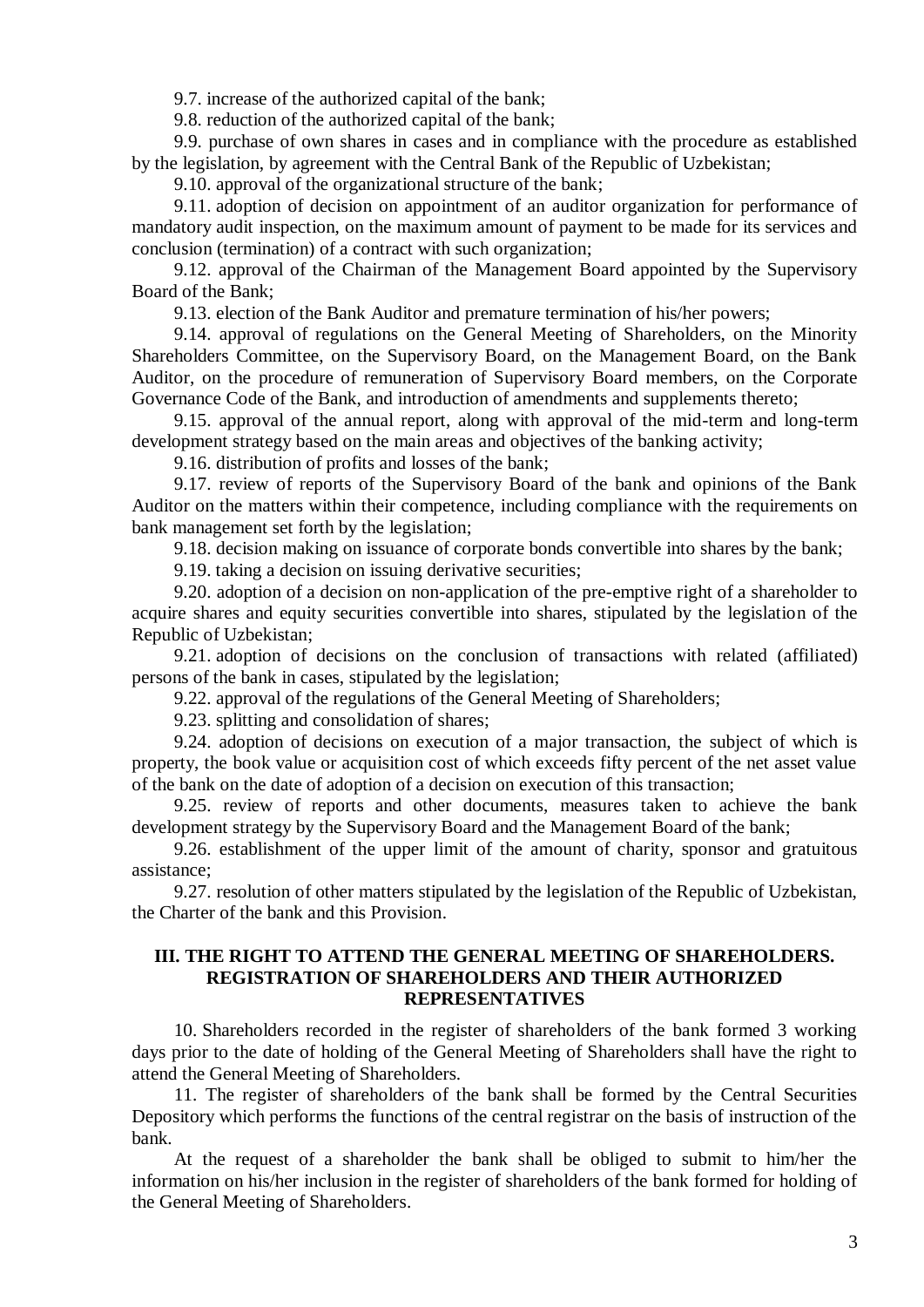12. No amendments and supplements shall be made to the register of shareholders of the bank, with the exception of the case of restoration of violated rights of persons not included in the said register as of the date of its formation, or correction of errors made in the course of its formation.

13. The right to attend the General Meeting of Shareholders shall be exercised by a shareholder in person or through his representative. A representative of a shareholder at the General Meeting of Shareholders shall act on the basis of a power of attorney in the written form. The power of attorney to vote shall contain information on the person being represented and the representative (name or title, place of residence or location, passport data). A power of attorney to vote on behalf of a physical person must be verified by a notary. A power of attorney to vote on behalf of a legal entity shall be issued under the signature of its head, accompanied by the seal of such legal entity. The Head of Internal Audit Service of the bank, members of the Minority Shareholders Committee of the bank, the Supervisory Board of the bank and the Management Board of the bank, the Auditor of the bank, and the persons invited by the Supervisory Board of the bank may also be present at the General Meeting of Shareholders.

14. In order to participate in the General Meeting of Shareholders, shareholders or their representatives must register at the place and time specified in the notice of the meeting.

15. A registration list shall be compiled in compliance with the register of shareholders of the bank. The registration list shall be stapled, numbered, stitched and sealed with the seal of the bank.

16. Upon holding of the General Meeting of Shareholders, the shareholders (their representatives) shall sign the registration list and receive a ballot paper for voting based on the number of voting shares of each shareholder, as specified by the data of the shareholder register of the bank and materials (information) related to proposed issues.

17. In case an attendee of the General Meeting of Shareholders submits a power of attorney to represent the interests of one or more shareholders, he/she shall be given voting ballots of the represented shareholder(s), and in the registration list opposite the name of the represented shareholder there shall be made a note: "under the power of attorney No. \_\_\_ of " for \_\_\_\_\_\_\_\_ (number) voting shares" with specification of the name, first name, patronymic of the representative.

Shareholders who cannot personally attend the General Meeting of Shareholders may vote by e-mail (with confirmation of electronic digital signature), and also by delegating their powers to the representative or holding the General Meeting of Shareholders by videoconference according to the Procedure for holding the General Meeting of Shareholders of "ANOR BANK" JSC using the videoconferencing system (Appendix № 1 to these Regulations).

#### **IV. PREPARATIONS FOR HOLDING THE ANNUAL GENERAL MEETING OF SHAREHOLDERS**

18. Preparation for holding the General Meeting of Shareholders shall be conducted by the Supervisory Board of the bank, which shall specify:

the date, place and time of the General Meeting of Shareholders;

the agenda of the General Meeting of Shareholders;

the date of compiling the register of shareholders of the bank for notification of the General Meeting of Shareholders;

the date on which the register of shareholders of the bank shall be compiled for participation in the General Meeting of Shareholders;

the procedure of notification of shareholders of the General Meeting of Shareholders;

the list of information (materials) on the agenda to be submitted to shareholders prior to the General Meeting of Shareholders, including the position of the Supervisory Board of the bank regarding the agenda of the General Meeting of Shareholders;

the employee or unit of the bank in charge of relations with shareholders and investors; the form and text of the voting ballot.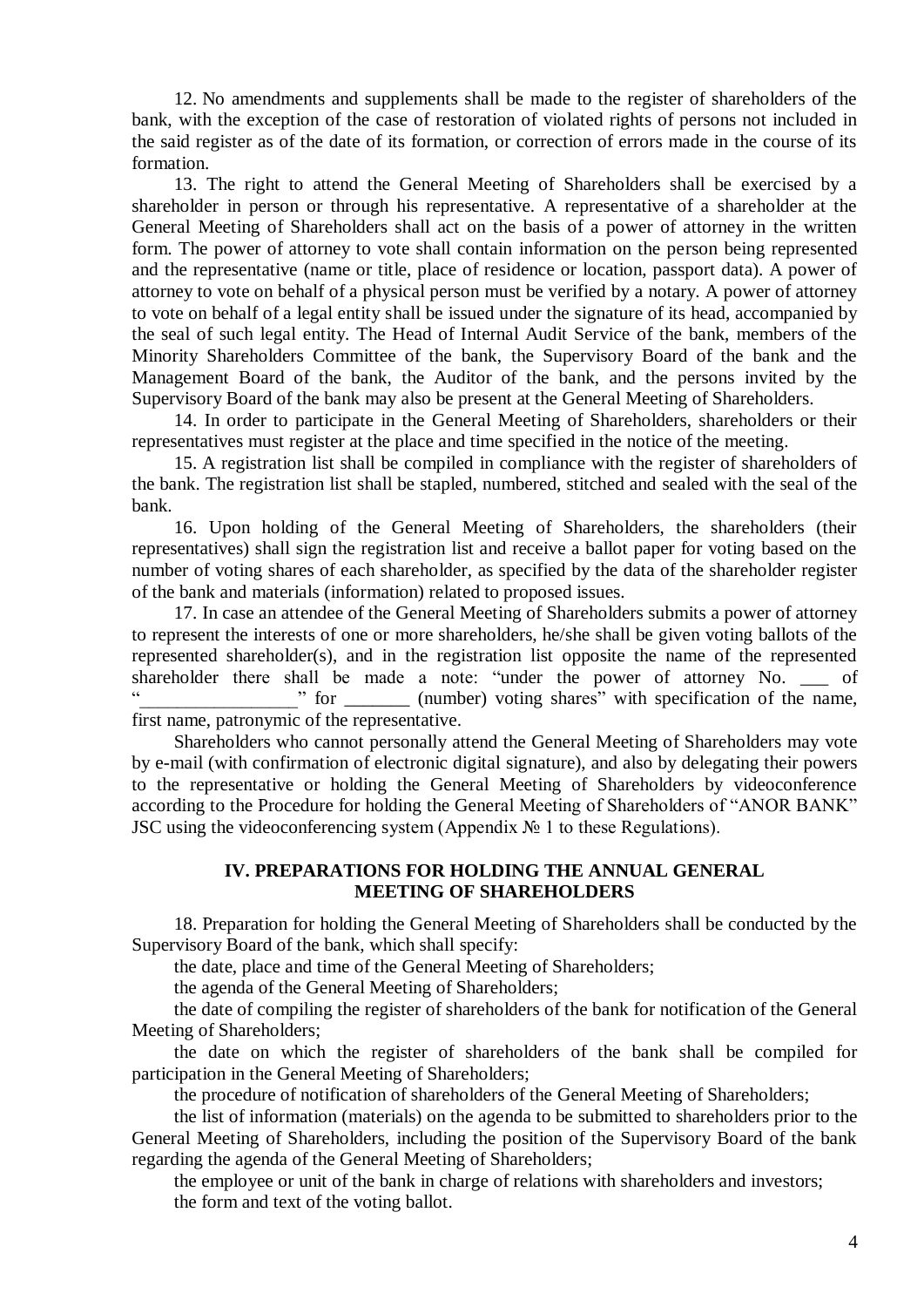Any wording on the agenda of the General Meeting of Shareholders that does not contain the formulation of a specific issue (including "different", "different", "others", etc.) shall not be allowed.

19. A notice of holding of the General Meeting of Shareholders shall be published on the Single Portal of Corporate Information "Openinfo.uz", on the official web-site of the bank, in mass media, and also shall be sent to shareholders by e-mail no later than twenty-one days prior to the date of holding of the General Meeting of Shareholders on the basis of the register of shareholders of the bank.

20. The notification on holding of the General Meeting of Shareholders shall contain:

- title, location (postal address) and e-mail address of the bank;
- date, time and place of holding of the General Meeting of Shareholders;
- $-$  the date of preparation of the register of shareholders of the bank;
- items to be included to the agenda of the General Meeting of Shareholders;

- the procedure of provision to shareholders of information (materials) to be provided to shareholders in the course of preparation to the General Meeting of Shareholders.

21. The information (materials) to be submitted to the shareholders in the process of preparation to the General Meeting of Shareholders shall include the annual report of the bank, the conclusion of the Bank Auditor and the audit organization on the results of audit of the annual financial and economic activities of the bank, decisions of the Supervisory Council of the bank on the possibility of extension of term, prolongation or termination of agreement with the Chairman of the Management Board of the bank, information on candidates to members of the Minority Shareholders Committee, Supervisory Board of the bank and the Bank Auditor, the project of amendments and supplements, introduced to the Charter of the Bank or to the draft of the Charter of the bank in a new edition.

21.1. The list of additional information (materials) mandatory for provision to shareholders during preparation to the General Meeting of Shareholders may be established by the authorized state body on regulation of the securities market.

22. Shareholders (shareholder) owning in the aggregate not less than one percent of voting shares of the bank shall be entitled within 30 (thirty) days after the end of the fiscal year to introduce issues to the agenda of the annual General Meeting of Shareholders and propose candidates to the Minority Shareholders Committee, the Supervisory Board of the bank and the Bank Auditor, the number of which may not exceed the number of members of this body.

22.1. Shareholders (shareholder) shall be entitled to introduce amendments to the list of candidates nominated by them to the Minority Shareholders Committee, the Supervisory Board of the bank and the Bank Auditor within three working days from the date of publication of the notification on holding of the annual General Meeting of Shareholders.

22.2. The Shareholders with not less than 1% of ordinary shares of the bank shall be entitled to request the convocation of a meeting of the Supervisory Board of the bank and make proposals on the agenda, on the distribution of profit, on the candidates for members of the management and control bodies, subject to their replacement prior to the holding of the General Meeting of Shareholders.

Any issue on the agenda of the General Meeting of Shareholders shall be introduced in the written form with specification of reasons for its introduction, name of shareholder (shareholders) introducing the issue, number and type of shares held by him/her.

23. When making proposals on nomination of candidates to the Committee of Minority Shareholders of the bank, Supervisory Board of the bank and the bank Auditor, including those submitted in case of self-nomination, the name of candidate, number and type of shares held by him/her (in case if candidate is a shareholder of the bank), and the names of shareholders nominating the candidate, number and type of shares held by them shall be indicated.

24. The Supervisory Board of the bank shall be obliged to consider the submitted proposals and adopt decision on their inclusion in the agenda of the General Meeting of Shareholders or on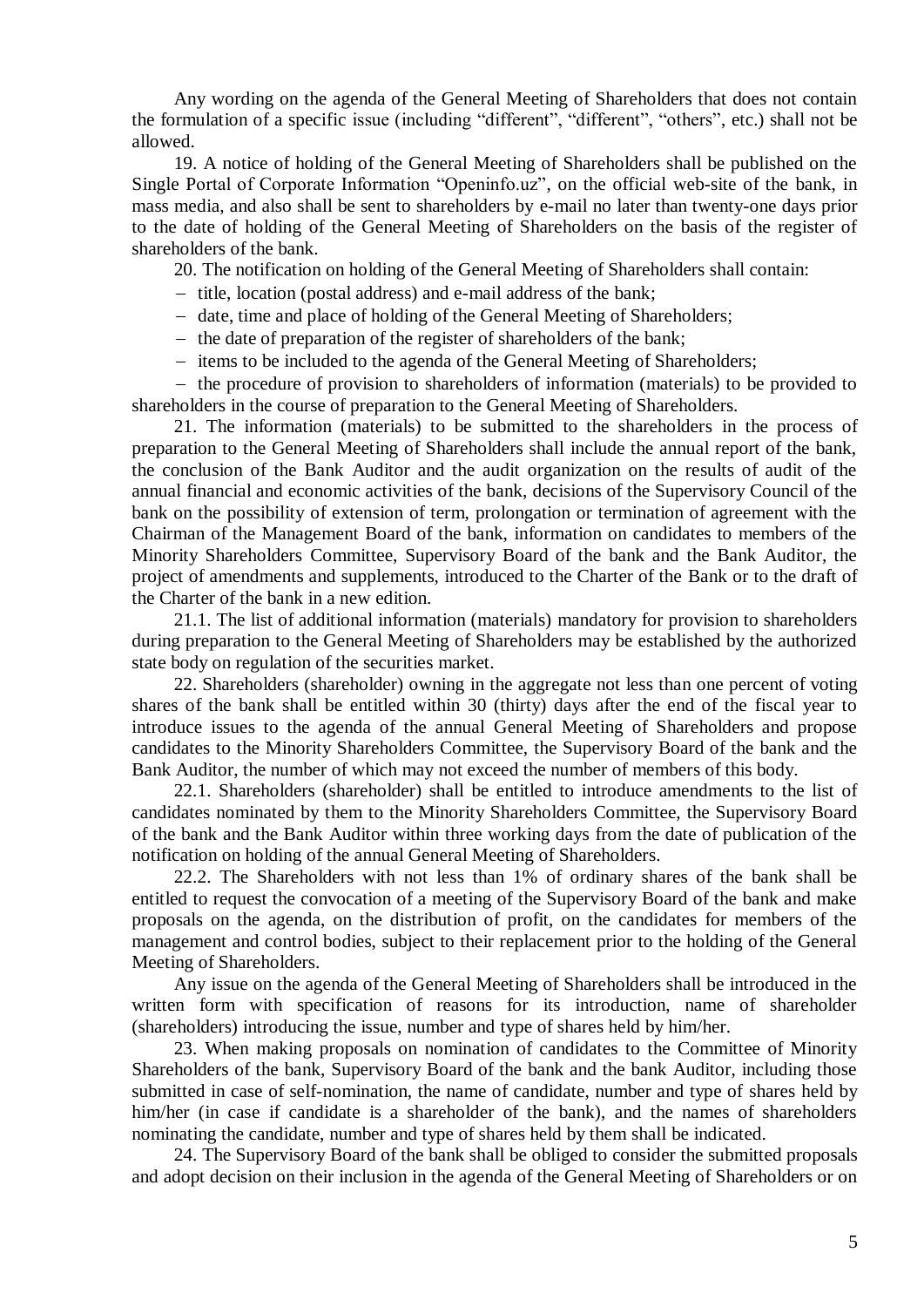refusal to include them in the aforementioned agenda no later than 10 (ten) days after the end of the fiscal year.

25. An issue introduced by the shareholders (shareholder) shall be included into the agenda of the General Meeting of Shareholders, likewise the nominated candidates shall be included into the list of candidates for voting for election to the Minority Shareholders Committee of the bank, Supervisory Board of the bank and Bank Auditor, excluding the cases when:

 $-$  the shareholders (shareholder) have not kept the term established in clause 22 of these Regulations;

 $-$  the shareholders (shareholder) do not hold the amount of voting shares of the bank specified in clause 22 of this Regulation;

 $-$  the data on candidates to elective bodies of the bank specified in clause 23 of these Regulations is incomplete;

- proposals do not correspond to the requirements of the effective Charter of the bank and the Law of the Republic of Uzbekistan "On Joint-Stock Companies and Protection of Shareholder Rights" (new edition).

26. A motivated decision of the Supervisory Board of the bank on refusal to include an issue into the agenda of the General Meeting of Shareholders or a candidate into the list of candidates for voting for election to the Committee of Minority Shareholders of the bank, the Supervisory Board of the bank and the Bank Auditor shall be sent to shareholder (shareholders) who proposed an issue or submitted a proposal within three working days from the date of its adoption.

27. The decision of the Supervisory Board of the bank on refusal to include the issue into the agenda of the General Meeting of Shareholders or a candidate into the list of candidates for election to the Supervisory Board of the bank and the Bank Auditor is subject to appeal to the court.

## **V. PREPARATIONS FOR HOLDING AN EXTRAORDINARY GENERAL MEETING OF SHAREHOLDERS**

28. An extraordinary General Meeting of Shareholders shall be convened by decision of the Supervisory Board of the bank on the basis of its own initiative, a written request of the Bank Auditor or any shareholder (shareholders) holding not less than 5 (five) percent of voting shares of the company on the date of submission of such written request.

29. Convocation of an extraordinary General Meeting of Shareholders upon a written request of the Bank Auditor or a shareholder (shareholders) possessing not less than five (5) percent of voting shares of the bank shall be performed by the Supervisory Board of the bank within 30 (thirty) days after submission of such written request to hold an extraordinary General Meeting of Shareholders.

30. In the request to hold an extraordinary General Meeting of Shareholders, the issues to be included in the agenda of the meeting with specification of reasons for their introduction shall be stated therein.

31. The Supervisory Board of the bank shall not be authorized to make amendments to the wording of items on the agenda of extraordinary General Meeting of Shareholders convened at the request of the Bank Auditor or shareholder (shareholders) possessing not less than five (5) percent of voting shares of the bank.

32. In case the request to convene an extraordinary General Shareholders Meeting comes from a shareholder (shareholders), it shall contain the name (corporate name) of shareholder (shareholders) requesting to convene the meeting with specification of the quantity and type of shares held by such shareholder (shareholders).

33. The request to convene an extraordinary General Meeting of Shareholders shall be signed by the person (persons) requesting to convene an extraordinary General Meeting of **Shareholders**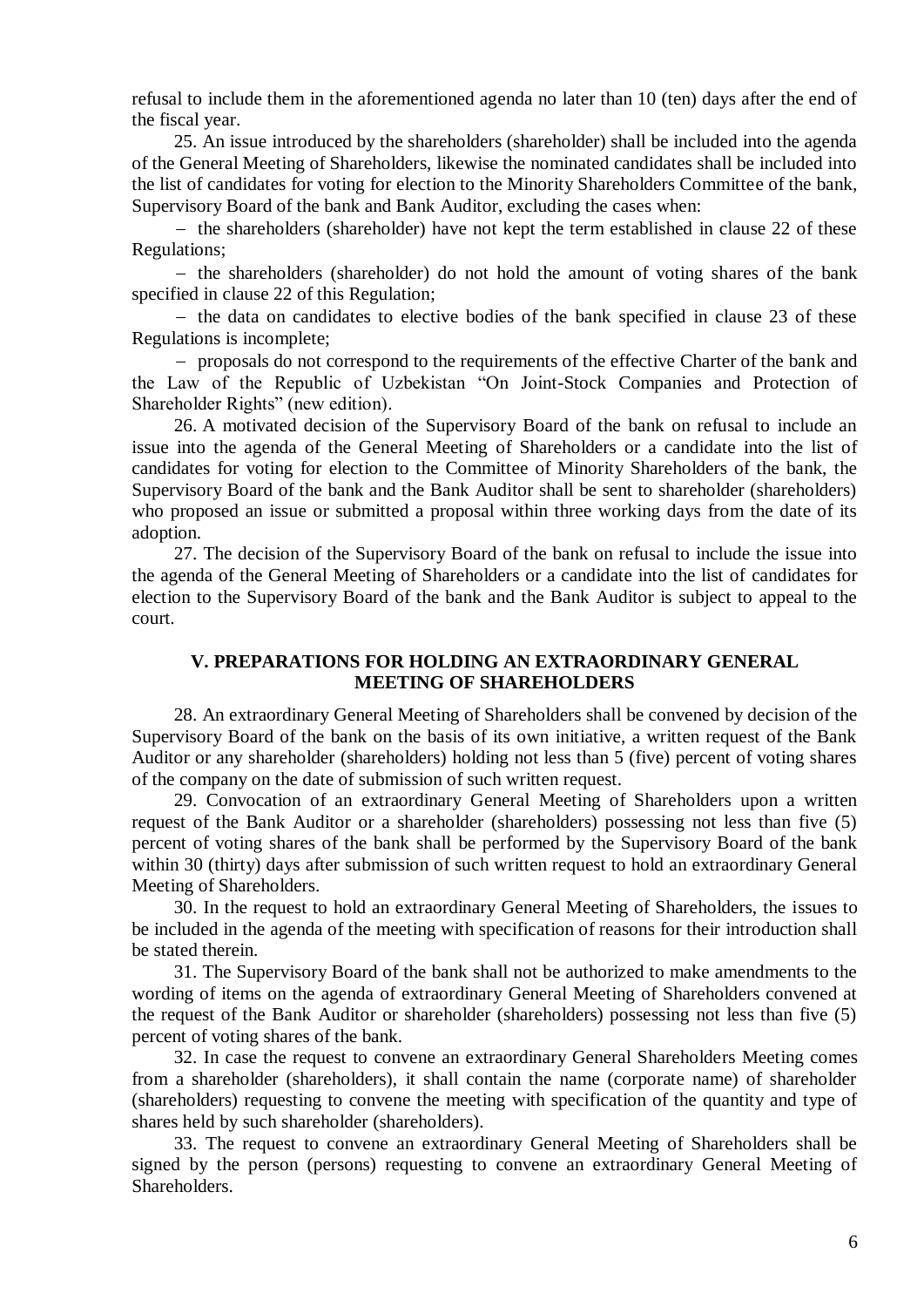34. A decision on convocation or refusal to convene an extraordinary General Meeting of Shareholders shall be adopted by the Supervisory Board of the bank within 10 days following the date of filing a request by the Bank Auditor or a shareholder (shareholders) possessing not less than 5 (five) percent of voting shares of the bank.

35. A decision on refusal to convene an extraordinary General Meeting of Shareholders at the request of the Bank Auditor or a shareholder (shareholders) possessing not less than five (5) percent of voting shares of the bank may be adopted in the following cases:

- the shareholder (shareholders) requesting to convene an extraordinary General Meeting of Shareholders does (do) not own at least 5 (five) percent of the voting shares of the bank as of the date of filing the requirements;

- none of the matters proposed for inclusion in the agenda of the Extraordinary General Meeting of Shareholders is attributed to its competence;

 $-$  the issue proposed for inclusion in the agenda does not correspond to the requirements of the legislation.

36. The decision of the Supervisory Board of the bank on convocation of an extraordinary General Meeting of Shareholders or a motivated decision on refusal to convene it shall be forwarded to the persons requesting its convocation not later than three days from the date of its adoption.

37. The decision of the Supervisory Board of the bank on refusal to convene an extraordinary General Meeting of Shareholders is subject to appeal to the court.

38. If within 30 (thirty) days the Supervisory Board of the bank fails to make a decision on convocation of an extraordinary General Meeting of Shareholders or makes a decision on refusal to convene it for reasons not specified in clause 35 of this Regulation, an extraordinary General Meeting of Shareholders may be convened by persons requesting its convocation. In this case, all expenses related to preparation to the General Meeting of Shareholders may be reimbursed by the decision of the General Meeting of Shareholders at the expense of the funds of the bank.

#### **VI. THE QUORUM OF THE GENERAL MEETING OF SHAREHOLDERS**

39. The General Meeting of Shareholders shall be legally competent (has a quorum) if, by the end of registration for participation in the General Meeting of Shareholders, the shareholders (their representatives) possessing in the aggregate more than fifty (50) percent of votes of the distributed and placed voting shares of the bank have registered.

40. In the absence of quorum for holding of the General Meeting of Shareholders, the date of holding of a reconvened General Meeting of Shareholders shall be announced. It shall not be allowed to change the agenda when holding a new General Meeting of Shareholders.

41. The reconvened General Meeting of Shareholders convened instead of the failed meeting shall be competent if at the moment of termination of registration the shareholders (their representatives) possessing in total more than 40 (forty) percent of votes of placed voting shares of the bank registered for participation in such meeting.

42. A notification of holding of a new General Meeting of Shareholders shall be performed in accordance with the procedure stipulated by these Regulations.

43. If the date of holding of the General Meeting of Shareholders is postponed due to the lack of quorum for less than 20 days, the shareholders entitled to participate in the General Meeting of Shareholders shall be specified in compliance with the register of shareholders entitled to participate in the General Meeting of Shareholders that failed to take place.

## **VII. THE PROCEDURE FOR HOLDING THE GENERAL MEETING OF SHAREHOLDERS AND ITS OPERATING BODIES**

44. The procedure for conducting the General Meeting of Shareholders shall be approved in compliance with this Regulation upon each General Meeting of Shareholders.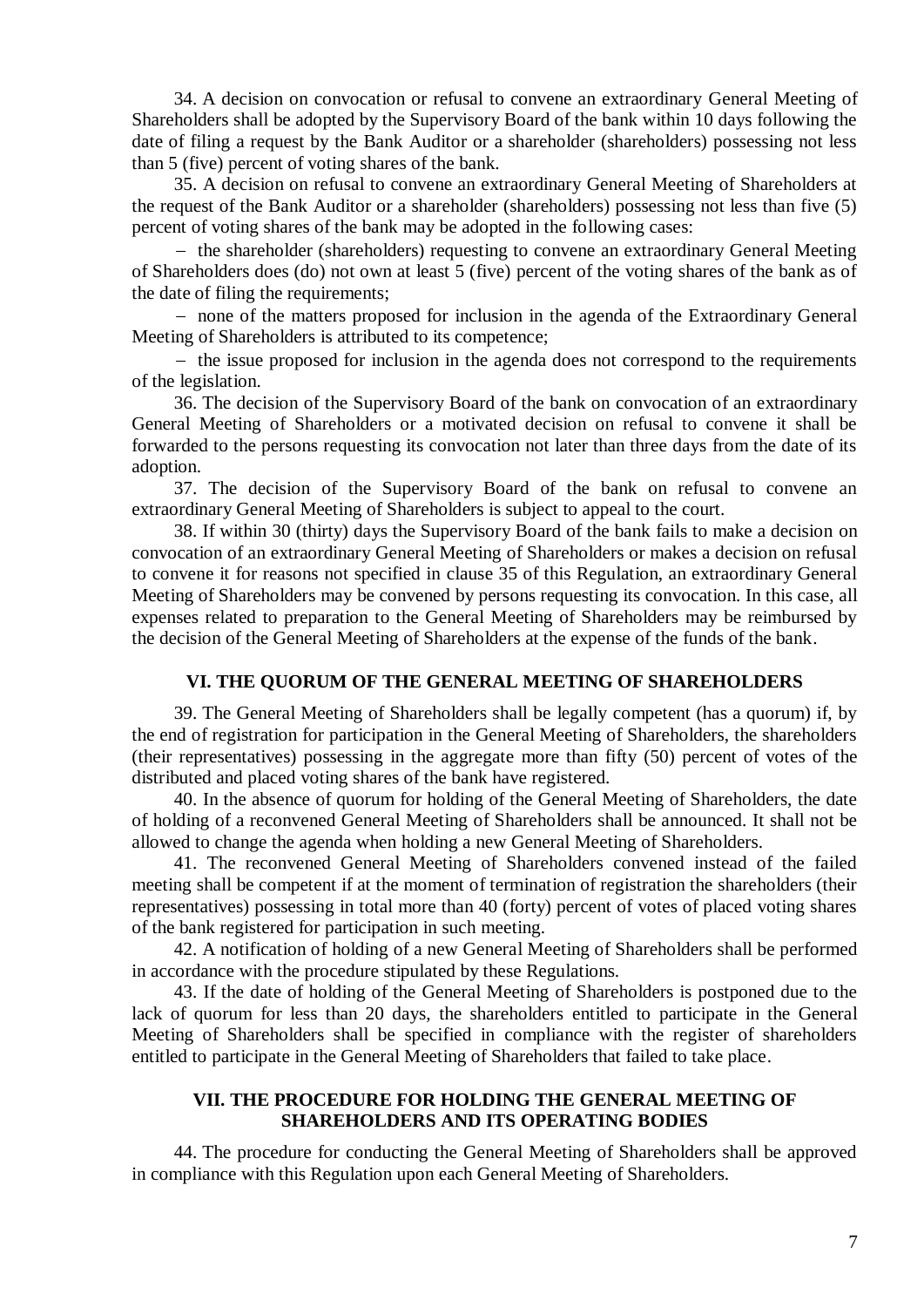45. The procedure of conducting the General Meeting of Shareholders shall envisage the starting and supposed ending time of the meeting, duration of speeches and breaks, the sequence of issues on the agenda, the names and positions of speakers on the issues included in the agenda, the procedure of voting and announcement of voting results.

46. The General Meeting of Shareholders shall be called to order by the chairman of the Supervisory Board of the Bank, who proposes to elect working bodies - presidium, counting Committee and the secretary of the General Meeting of Shareholders.

47. The presidium, the chairman and the secretary of the General Meeting of Shareholders shall be elected at the General Meeting of Shareholders. Herewith, the presidium of the General Meeting of Shareholders shall include, ex officio, the Chairman of the Supervisory Board of the bank. Members of the Committee of Minority Shareholders of the bank, the Supervisory Board of the bank, the Bank Auditor and the Management Board shall not be approved by the secretary of the General Meeting of Shareholders.

48. The Chairman of the General Meeting of Shareholders shall be in charge of managing the course of the meeting, coordinating the actions of the working bodies of the General Meeting of Shareholders, specifying the procedure for discussing the issues, restricting the time for making speeches, giving explanations on the course of the meeting and voting, and controlling the order in the hall. The Chairman of the General Meeting of Shareholders shall be entitled to make audio and video recordings of the General Meeting of Shareholders and broadcast them on the Internet.

49. The Chairman decides current issues arising in the course of the meeting unilaterally on the basis of the main principle: each participant may exercise the right to speak at the General Meeting of Shareholders on the issue under discussion within the allotted time. The participants wishing to take part in discussion of the issues on the agenda shall submit to the Secretary of the General meeting of shareholders a written application with indication of issue to be discussed.

50. A counting commission shall be established by the Supervisory Board of the bank for counting of votes, registration of shareholders for participation in the General Meeting of Shareholders, as well as issuance of voting ballots, the quantitative and personal composition of which shall be approved by the General Meeting of Shareholders.

51. The Counting Committee shall consist of no fewer than three persons. The Counting Committee shall not include the Bank Auditor, members of the Committee of Minority Shareholders of the bank, the Supervisory Board of the bank and the Management Board of the bank.

52. The counting board shall identify if there is a quorum at the General Meeting of Shareholders, clarify matters arising in connection with exercise of voting rights by the shareholders (their representatives) at the General Meeting of Shareholders, explain the procedure of voting on the matters put to the vote, ensure the established voting procedure and the rights of shareholders to participate in the voting, count votes and sum up results of voting, draft the minutes on the voting results, transfer voting ballots to the archives.

53. The Secretary of the General Meeting of Shareholders shall:

- take records of the proceedings of the General Meeting of Shareholders;

 $-$  keep a record of participants wishing to take part in the discussion of items on the agenda of the General Meeting of Shareholders upon written requests;

- draw up the minutes of the General Meeting of Shareholders in two copies not later than 10 days after the General Meeting of Shareholders is declared closed.

#### **VIII. VOTING AND VOTE COUNTING PROCEDURES**

54. Voting at the General Meeting of Shareholders shall be conducted following the principle "one voting share of the bank is equal to one vote", excluding cases of cumulative voting for election of members of the Supervisory Board of the bank and other cases stipulated by the legislation.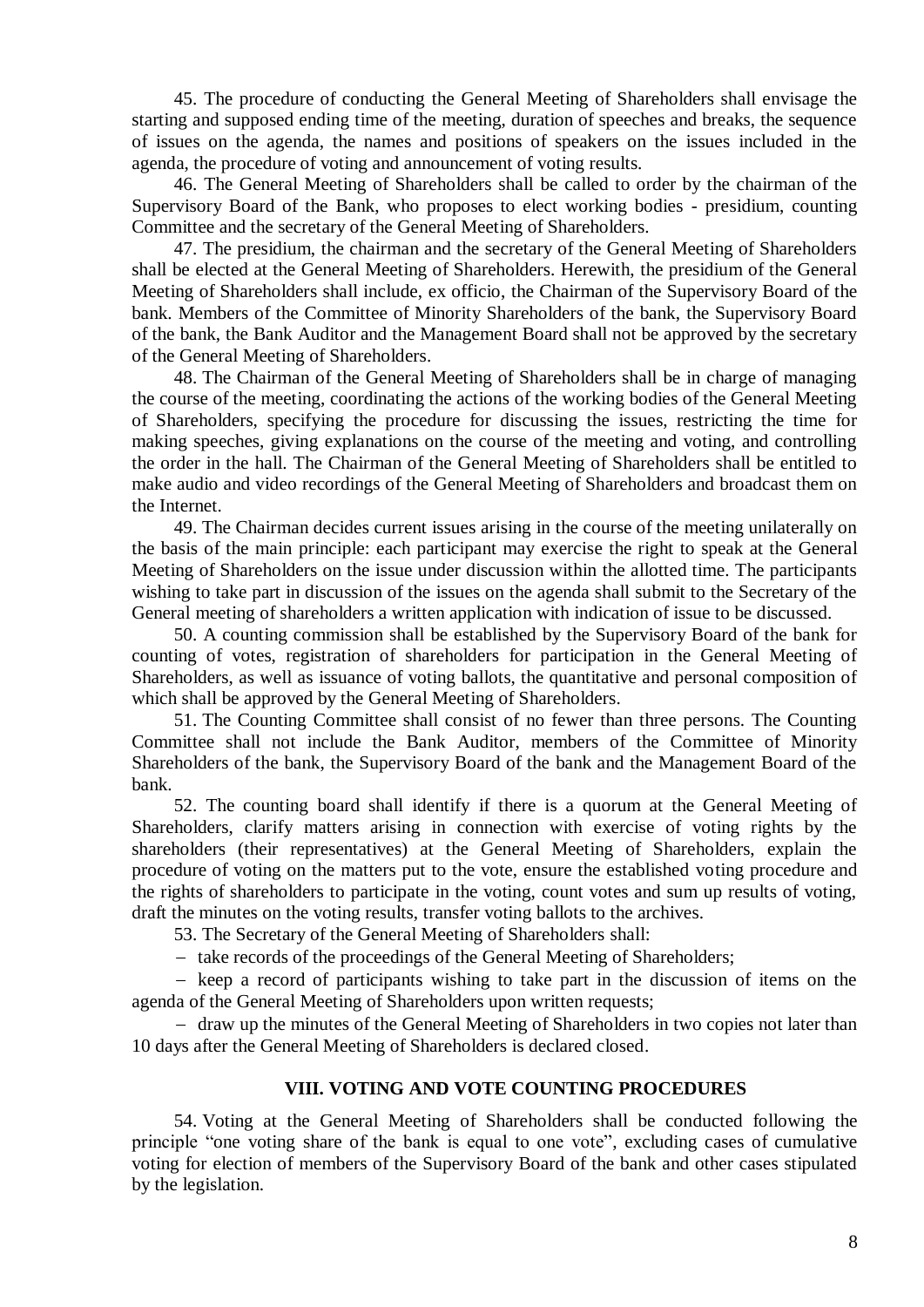55. Resolution of the General Meeting of Shareholders on the issue put to the vote shall be adopted by majority of votes of shareholders, owning voting shares and attending the General Meeting of Shareholders.

Decisions on the following issues:

a) making amendments and supplements to the Charter of the bank or approval of the Charter of the bank in a new edition;

b) restructuring the bank;

c) liquidation of the bank, appointment of the liquidator and approval of interim and final liquidation balance sheets:

d) establishment of the ultimate amount of the declared shares;

e) review of reports of the Supervisory Board of the bank and conclusions of the Bank Auditor on matters within their competence, including compliance with requirements on bank management established by legislation;

f) adoption of decisions on committing deals with related (affiliated) persons of the bank in cases prescribed by the legislation;

g) adoption of decisions on committing a major transaction the subject of which is a property, the book value of which or the purchase price of which exceeds fifty percent of the net assets of the bank on the date of adopting a decision on committing such transaction shall be approved by a qualified majority of 3/4 of votes of shareholders - holders of voting shares attending the General Meeting of Shareholders.

56. The voting procedure at the General Meeting of Shareholders with regard to items on the agenda shall be conducted by voting ballots.

57. The form and text of the voting ballot shall be approved by the Supervisory Board of the Bank, excluding the cases when the Extraordinary General Meeting of Shareholders is convened not by the Supervisory Board of the Bank. The voting ballot shall be issued to the shareholder (his/her representative) registered for participation in the general meeting.

58. The voting ballot shall contain: full corporate name of the bank, the date and the time of holding of the General Meeting of Shareholders, wording of each issue put to the vote and the sequence of its discussion, options for voting on each issue put to the vote, expressed with the formulation "for", "against" or "abstained" (with the exception of cumulative voting, in which the issue put to the vote shall be expressed with the formulation "for"), indication that the voting ballot shall be signed by the shareholder (his/her representative)

59. In case of voting on the issue of election of a member of the Supervisory Board of the bank or the Bank auditor of the bank, the voting ballot shall contain the details of the candidate with the indication of his surname, name and patronymic.

60. When conducting voting by voting ballots, votes on those issues, on which only one of possible voting options is left by the voter, shall be counted. Voting ballots filled out in violation of the aforementioned requirement shall be deemed invalid and the votes on the issues contained therein shall not be counted.

61. In case a voting ballot contains several questions put to vote, non-compliance with the aforementioned requirement in respect of one or more questions shall not result in invalidation of the voting ballot as a whole.

62. Following the results of voting, the counting commission shall draft the minutes on the results of voting, containing, inter alia, the information on the presence of quorum of the General Meeting of Shareholders, to be signed by the members of the counting commission.

After the minutes on the voting results has been drafted and the minutes of the General Meeting of Shareholders has been signed, the voting ballots shall be sealed by the counting commission and handed over to the bank archive for storage.

The minutes on the results of voting shall be attached to the minutes of the General Meeting of Shareholders.

63. The voting results shall be announced at the General Meeting of Shareholders, in the course of which the voting took place, and shall also be brought to the notice of shareholders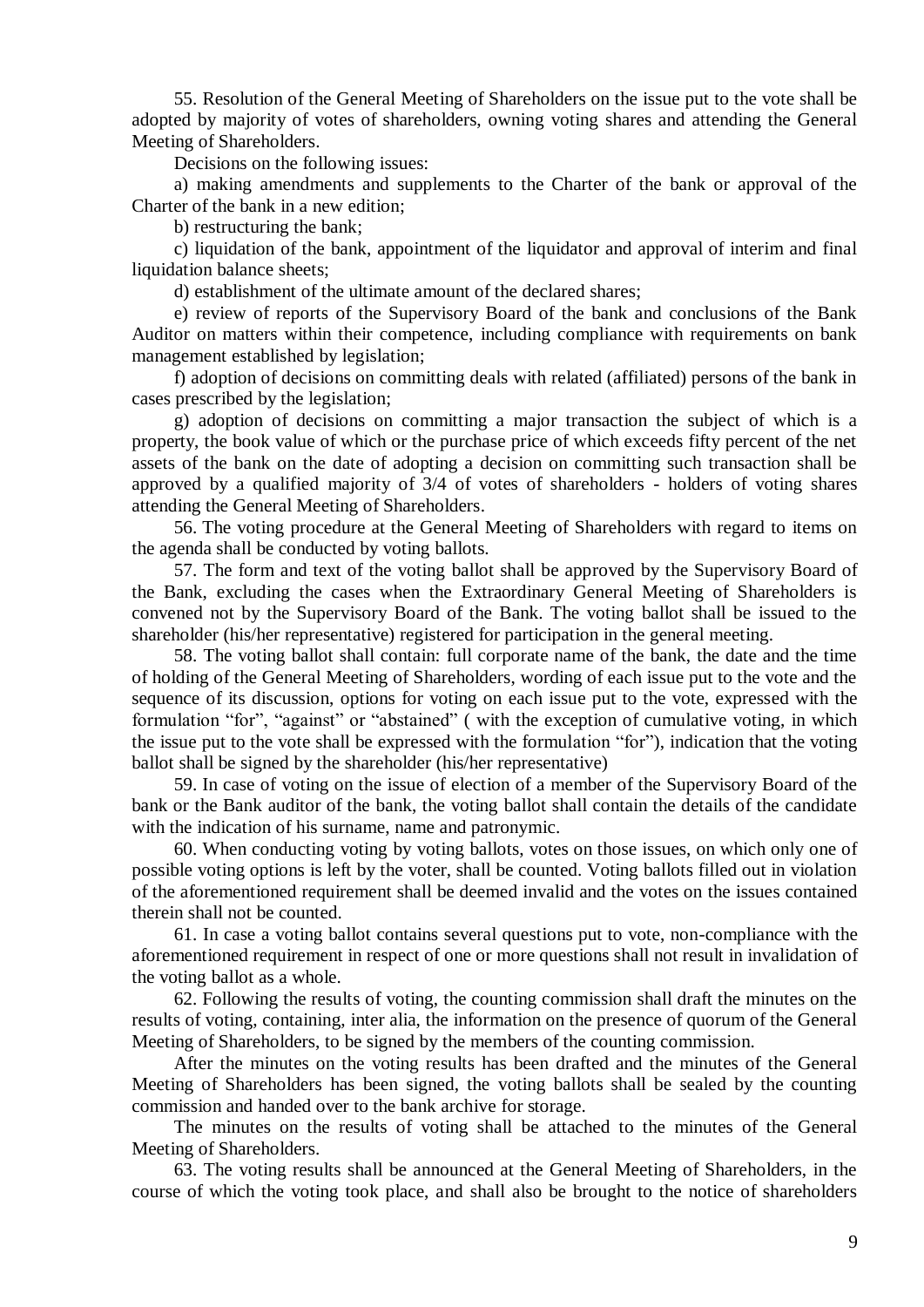after closing of the General Meeting of Shareholders by publishing the report on the voting results.

## **IX. THE MINUTES OF THE GENERAL MEETING OF SHAREHOLDERS**

64. The minutes of the General Meeting of Shareholders shall be prepared in two copies in the period not later than ten (10) days after the closure of the General Meeting of Shareholders. Both copies shall be signed by the chairperson and the secretary of the General Meeting of Shareholders.

65. The minutes of the General Meeting of Shareholders shall specify:

 $-$  the date, the place and the time of holding the General Meeting of Shareholders;

- the total number of votes held by the shareholders - holders of voting shares of the bank;

 $-$  the number of votes held by the shareholders attending the meeting;

 $-$  the chairman (presidium) and the secretary of the meeting, the agenda of the meeting;

 $-$  the key points of speeches, items put to vote, the results of voting and resolutions adopted by the General Meeting of Shareholders.

 The minutes of the General Meeting of Shareholders shall contain the key points of the speeches, items put to the vote and the results of voting on these items, resolutions adopted by the General Meeting of Shareholders.

## **IX. FINAL PROVISIONS**

66. The present Regulation along with all amendments and supplements thereto shall be approved by the General Meeting of Shareholders.

67. If due to amendments introduced into the legislation of the Republic of Uzbekistan, some clauses of this Regulation contradict with them, such clauses shall become invalid and until the moment of introduction of amendments into this Regulation, the General Meeting of shareholder shall follow the legislation of the Republic of Uzbekistan or the Charter of the bank.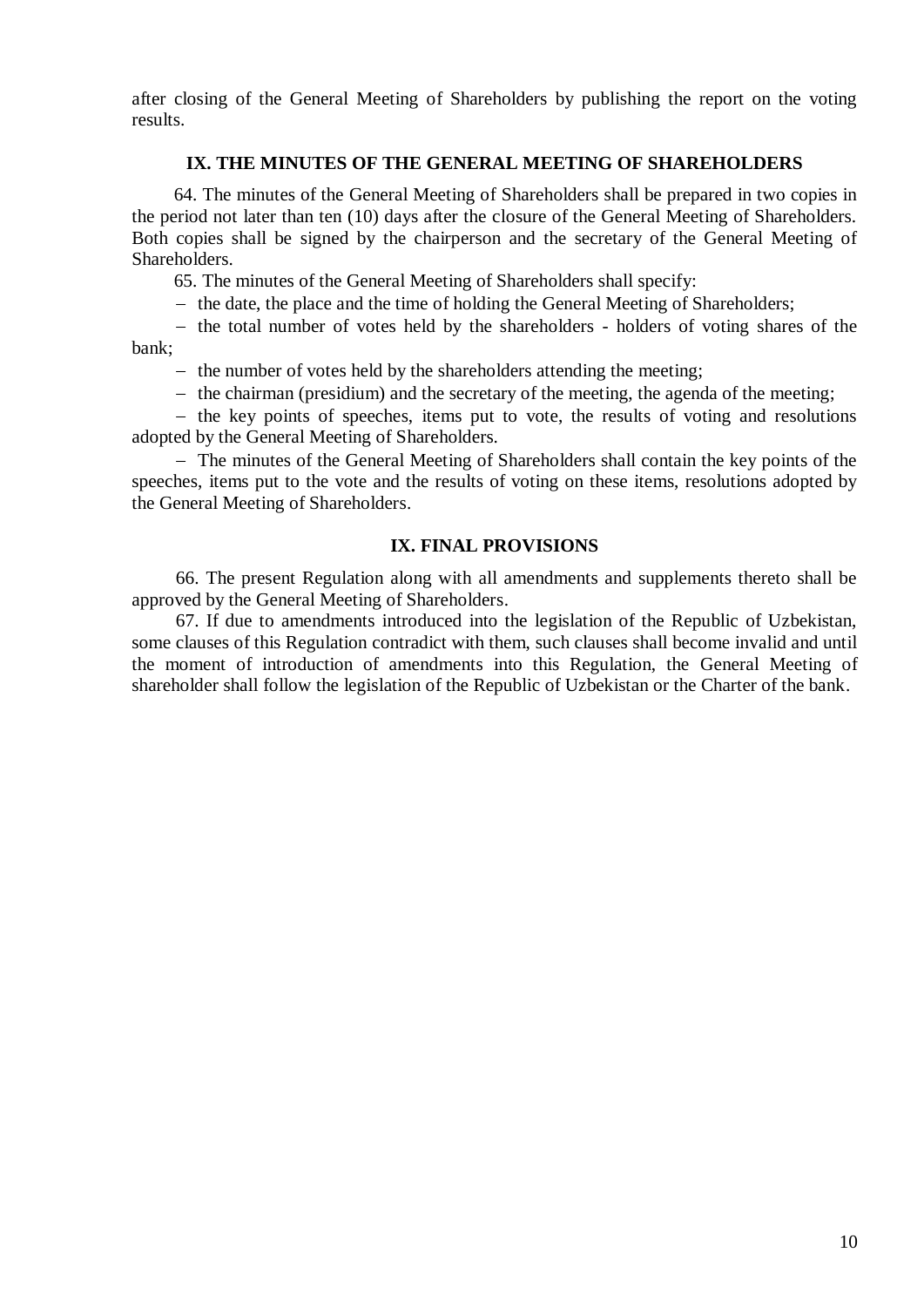## **Annex № 1 to the Regulation on the General Meeting of Shareholders of "ANOR BANK" JSC**

#### **PROCEDURE**

## **of conducting the general meeting of shareholders of "ANOR BANK" JSC with the use of videoconferencing system**

#### **1. General provisions**

1.1. The present document defines the procedure for the preparation and conduction of the General Meeting of Shareholders (hereinafter – "the Meeting") of "ANOR BANK" JSC (hereinafter – "the bank") using the video conferencing system (hereinafter – "the VC").

1.2. The VC system is used for holding the Meetings attended by the shareholders or legal representatives of the shareholders of the bank. Connection of the VC system with external VC systems shall be allowed in case of necessity and technical feasibility.

1.3. The VC system consists of video terminals located in the negotiation hall of the Head Office of the bank, mobile phones of the shareholders of the bank, and also IP-telephony system equipped with video communication function and server and telecommunication equipment belonging to other organizations.

1.4. The technical support, administration and enhancement of the VC system shall be organized by the Information Technologies Department of the bank.

1.5. The present Procedure defines the following concepts:

**videoconferencing –** online interaction of several remote subscribers in the real-time mode with the opportunity to exchange audio and video information with the use of information and communication technologies;

**videoconferencing session –** an organizational event in the form of a meeting with distant participation of the invited participants (hereinafter referred to as – "VC session");

**organizer of VC session –** the Chairman of the Meeting of shareholders, the Chairman and members of the Supervisory Board and the Management Board of the bank, the Auditor of the bank, the Secretary of the Meeting of shareholders, the Chairman of the Counting Commission;

**VC administrator –** an authorized person of the Information Technologies Department of the bank, who is in charge of maintaining the working capacity and management of the VC system;

**VC operator –** an authorized person (the Chairman or a member of the Counting Commission) who administers how a VC session is conducted;

**VC participants –** a shareholder or a shareholder's representative attending and voting in the prescribed manner with the videoconferencing equipment connected to the VC system.

#### **2. The procedure for organizing the meetings with the use of VC**

2.1. Not later than 3 working days prior to the Meeting, the participants of the VC shall submit an application in the written form to the Organizers in order to participate in the Meeting using VC, specifying the following information:

1) last name, first name, patronymic or the title of a legal entity;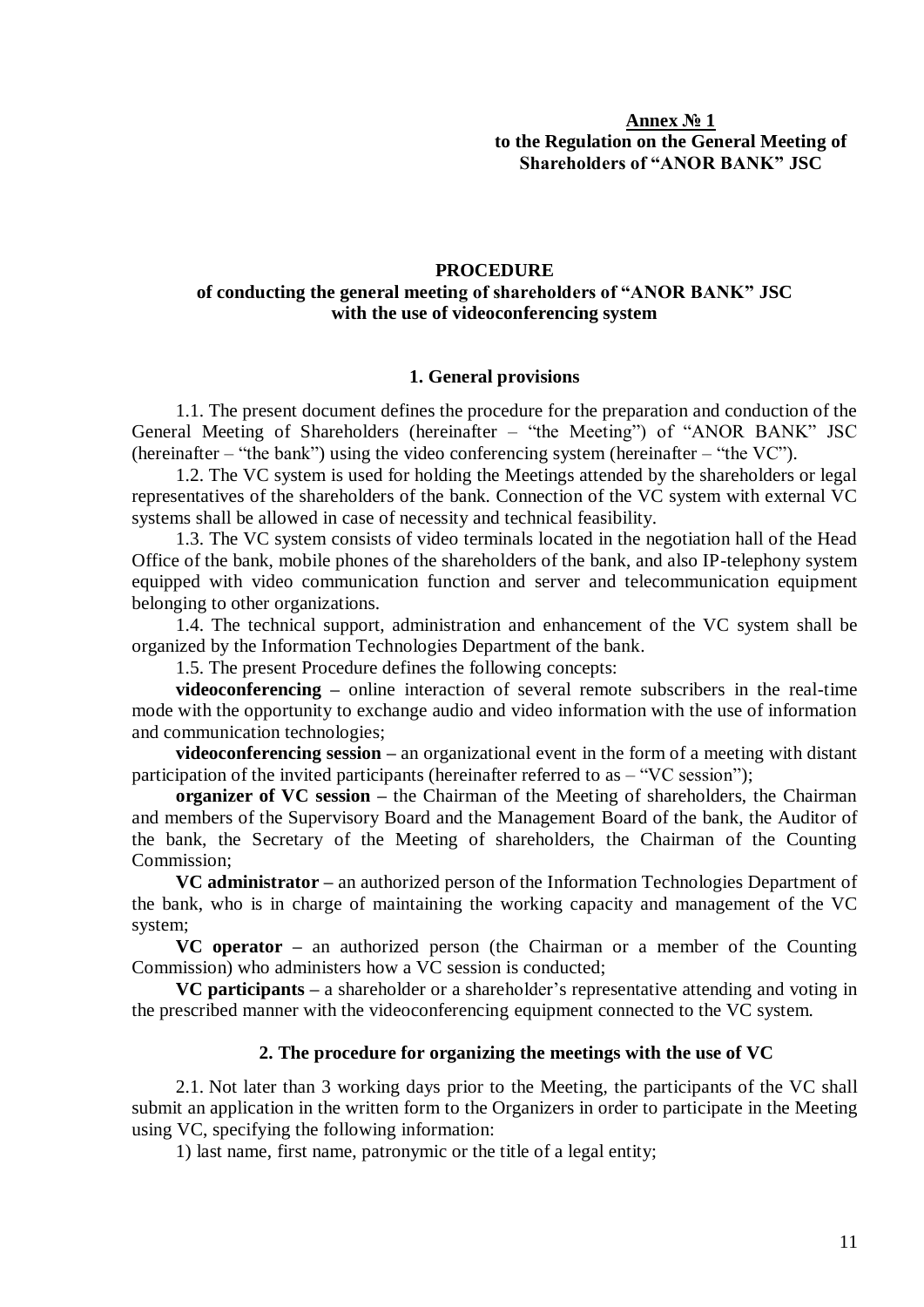2) the full name of the authorized person or the representative of the shareholder, indicating the date and number of the power of attorney ( the original copy of the power of attorney shall be attached);

3) the cell phone number;

4) e-mail address;

5) other necessary information.

2.2. Not later than 2 days prior to the day of the meeting, the organizer of the VC session shall send to the Information Technologies Department of the bank an application for holding the Meeting through VC, specifying the date, time and duration of the meeting, number of participants, necessity of video recording of the event.

2.3. Having received the application from the organizer of the VC session, the administrator of VC agrees on the date, time and duration of the meeting with the use of VC.

2.4. Not later than one day prior to the day of the VC session the organizer of the VC session arranges the notification of the participants of the Meeting and invited persons by means of telephone or facsimile communication, e-mail or by other means.

#### **3. The procedure for conducting meetings with the use of VC**

3.1. The technical session shall be conducted prior to the beginning of the Meeting with the use of VC.

3.2. The technical session shall be conducted by the VC Administrator with the participation of the Operator and with all participants connected (who submitted an application for participating in the Meeting with the use of VC) with the purpose of checking the operability of the equipment of subscriber points, setting the working positions of the camera, volume levels and informing the participants of the Meeting about the program.

3.3. The above mentioned technical session shall start not later than 30 minutes prior to the beginning of the Meeting, unless otherwise specified in the notification of the VC organizer.

3.4. Prior to the termination of the technical session, but not later than 5 minutes before the beginning of the Meeting, the operator shall:

- inform the participant of the session (information in the form of a text) the last name, the first name, the patronymic or the title of the legal entity (name of the representative, the date and number of the power of attorney);

- inform the participant of the session (information in the form of a text) the number of voting shares (pieces) belonging to this participant;

- mark all participants of the session in the registration list of shareholders of the bank (by indicating the e-mail address or certain IP address);

- determine the number of voting shares of all participants of the session.

3.5. The microphones in all subscriber stations must be muted.

3.6. Work session of VC starts according to the rules of the Meeting.

3.7. The participants of the session should face the camera of the terminal at the distance of not further than 2 meters. Discussion of issues is allowed in compliance with the regulations of the Meeting of shareholders only during the allotted time:

- for additional speeches, remarks and debate, also during the discussion of questions;

- when taking part in voting.

It is necessary to speak clearly and intelligibly, with the volume of a normal conversation, without making extraneous noises.

3.8. In the course of conducting the Meeting with the use of VC the participants must exclude any actions interfering with the VC session (any kind of movement, extraneous conversations, opening of windows and doors, use of mobile devices and any kinds of telephone communication), and also follow all recommendations and keep the settings of the equipment received during the technical session.

3.9. For the purpose of technical maintenance of VC system, additional technical sessions may be conducted by VC administrator with technical specialists in subscriber points.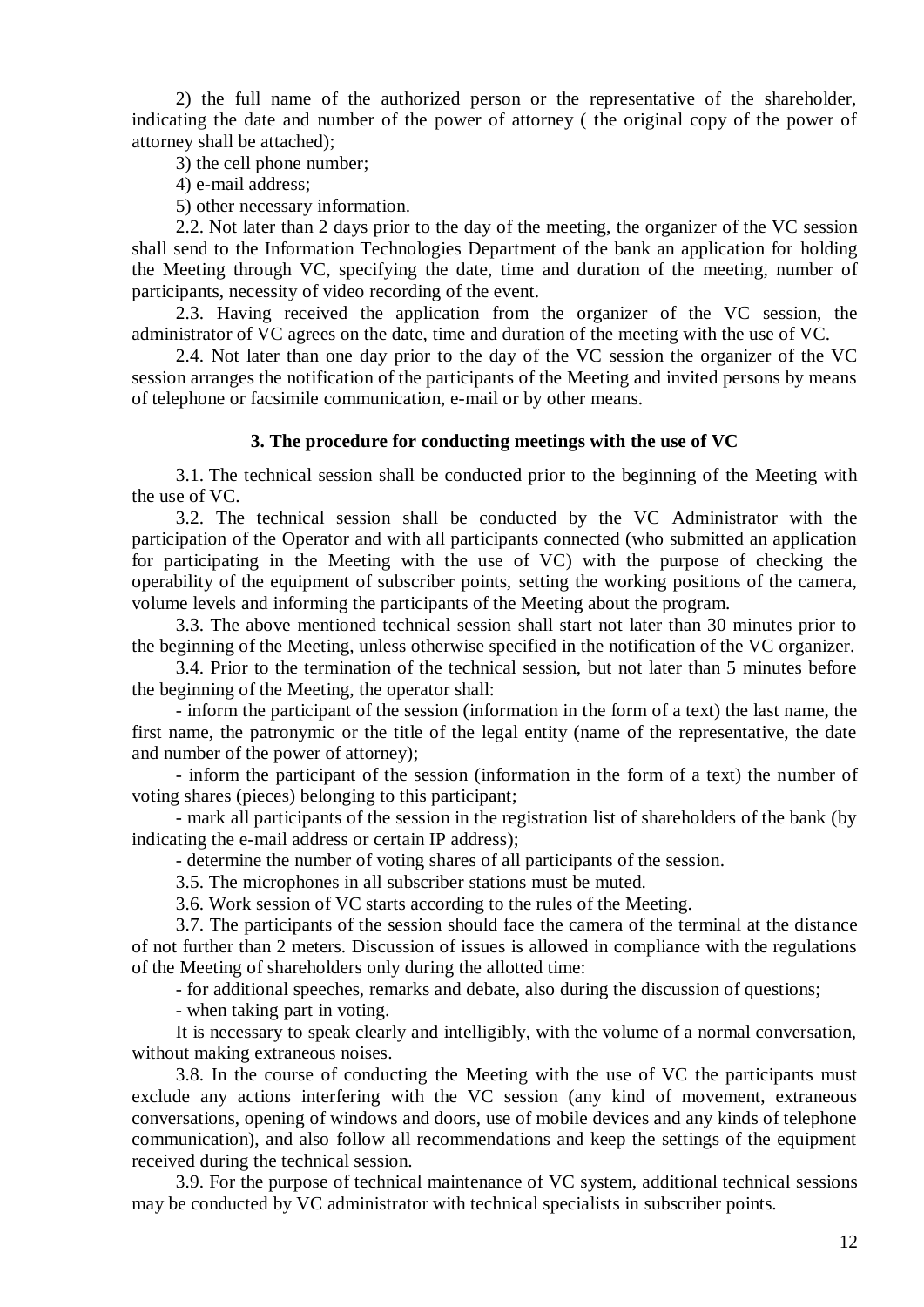3.10. If during the VC session there has been recorded video, the VC administrator shall give a copy of the meeting records to the VC organizer within 2 days after the end of the VC session.

#### **4. The procedure of voting by the participants of the Meeting with the use of VC**

4.1. After each speaker has made a speech, the organizer of the VC session - the Chairman of the Meeting of shareholders shall read the draft of the resolution on each issue of the agenda of the Meeting of shareholders and propose for voting.

4.2. During the voting, each participant of VC should announce his/her answer to the VC operator on each issue by one of the possible voting options ("for", "against", "abstained").

*\*For example: 1) concerning the first question "For"; 2) concerning the second question "Against"; 3) ... concerning the tenth question "Abstained".* 

After that the VC operator shall manually fill in the voting ballot for each question announced by the VC participant.

4.3. After voting concerning all questions of the agenda of the Meeting of shareholders the VC operator shall inform (information in the form of text) all participants of the session about the end of voting and puts a mark in the ballots that voting was held by means of VC.

4.4. The correspondence with the participants of the session shall be printed out and kept in a paper form, approved under the signature of the Operator and attached together with the ballots to the minutes of the Counting Board.

4.5. Correspondence with participants, as well as Ballots, filled out by the VC Operator on behalf of VC participants, shall be treated equally as in case of face-to-face voting.

4.6. The results of voting on the Meeting agenda issues shall be counted on the basis of filled in and signed ballots, as well as correspondence received through VC signed by the Operator.

#### **4. Obligations of VC Administrator**

4.1. VC Administrator shall:

4.1.1. handle the configuration and settings of the VC equipment, including software updates and equipment upgrades;

4.1.2. define the authority of the VC operators from the side of the Organizer;

4.1.3. perform connection (switching, disconnection) of the participants of the VC session;

4.1.4. render methodical and technical assistance to the VC Operator and Participants for the purpose of quality and reliability improvement of the VC sessions;

4.1.5. assess technical capability of interfacing of the VC system with external VC systems belonging to other systems and, if available, ensures such interfacing;

4.1.6. explain the actions of the participant of the meeting during the VC session;

4.1.7. participate in the development and implementation of development plans of the VC system.

#### **5. Obligations of VC Operator**

5.1. VC Operator shall:

5.1.1. perform operational control and management of the system during the preparation, conducting and completion of a VC session;

5.1.2. identify the names and surnames of the participants of the VC session, the number of shares owned by them, and tabulate the voting results;

5.1.3. prepare correspondence – ballots in paper form in accordance with the established procedure;

5.1.4. immediately inform the VC Administrator in case of technical failures in the system operation;